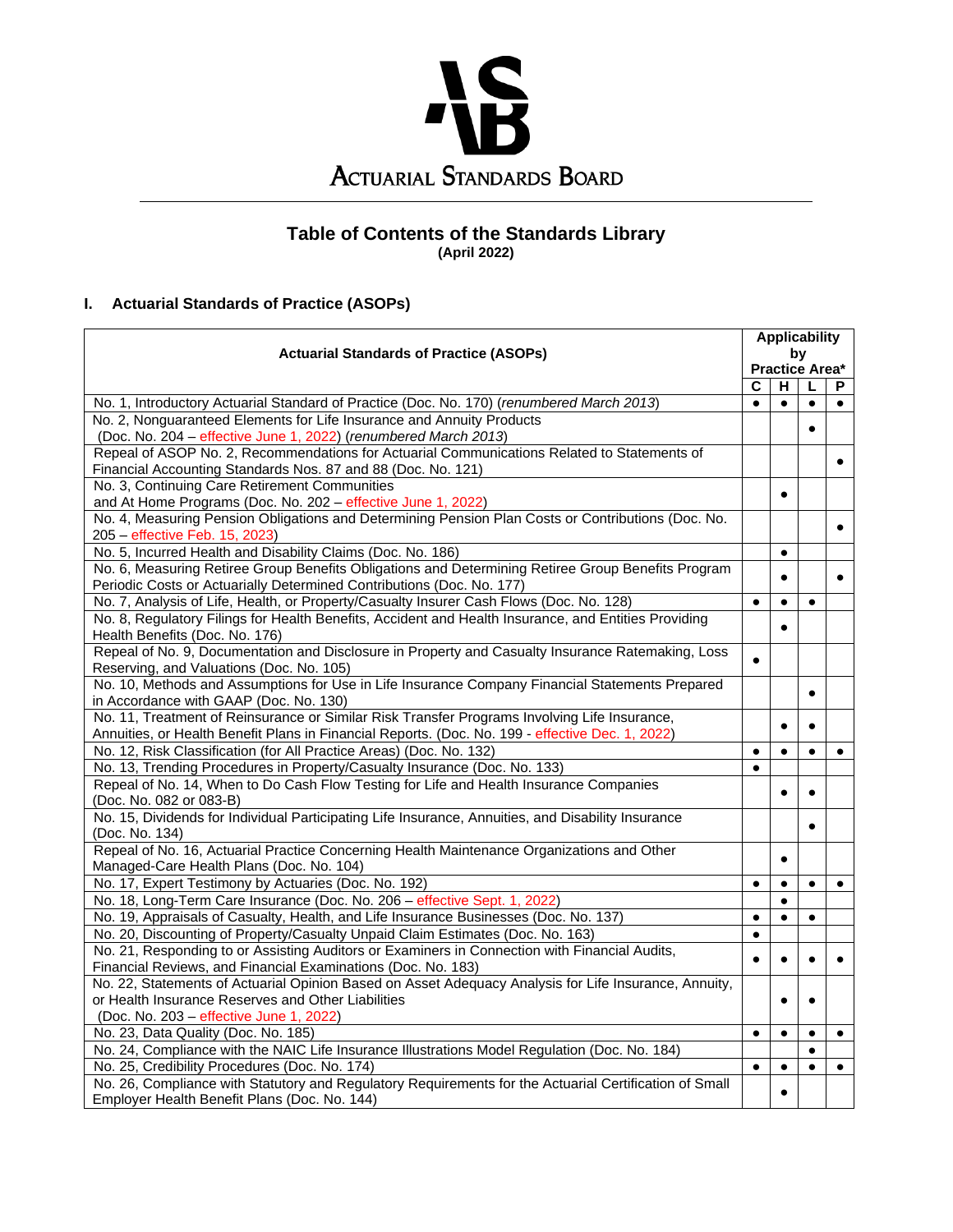| <b>Actuarial Standards of Practice</b>                                                                                          | <b>Applicability</b> |                |           |           |  |
|---------------------------------------------------------------------------------------------------------------------------------|----------------------|----------------|-----------|-----------|--|
|                                                                                                                                 | by<br>Practice Area* |                |           |           |  |
| (ASOPs)                                                                                                                         | C                    | $\overline{H}$ | L         | P         |  |
| No. 27, Selection of Economic Assumptions for Measuring Pension Obligations (Doc. No. 197)                                      |                      |                |           | $\bullet$ |  |
| No. 28, Statements of Actuarial Opinion Requirements Regarding Health Insurance Liabilities and                                 |                      |                |           |           |  |
| Assets (Doc. No. 200 - effective July 1, 2022)                                                                                  |                      |                |           |           |  |
| No. 29, Expense Provisions in Property/Casualty Insurance Ratemaking (Doc. No. 147)                                             | $\bullet$            |                |           |           |  |
| No. 30, Treatment of Profit and Contingency Provisions and the Cost of Capital in Property/Casualty                             | $\bullet$            |                |           |           |  |
| Insurance Ratemaking (Doc. No. 148)                                                                                             |                      |                |           |           |  |
| Repeal of ASOP No. 31, Documentation in Health Benefit Plan Ratemaking (Doc. No. 115)                                           |                      | $\bullet$      |           |           |  |
| No. 32, Social Insurance (Doc. No. 196)                                                                                         | $\bullet$            |                | $\bullet$ | $\bullet$ |  |
| No. 33, Actuarial Responsibilities with Respect to Closed Blocks in Mutual Life Insurance Company<br>Conversions (Doc. No. 150) |                      |                | $\bullet$ |           |  |
| No. 34, Actuarial Practice Concerning Retirement Plan Benefits in Domestic Relations Actions<br>(Doc. No. 180)                  |                      |                |           |           |  |
| No. 35, Selection of Demographic and Other Noneconomic Assumptions for Measuring Pension<br>Obligations (Doc. No. 198)          |                      |                |           |           |  |
| No. 36, Statements of Actuarial Opinion Regarding Property/Casualty Loss and Loss Adjustment                                    |                      |                |           |           |  |
| Expense Reserves (Doc. No. 153)                                                                                                 | $\bullet$            |                |           |           |  |
| No. 37, Allocation of Policyholder Consideration in Mutual Life Insurance Company Demutualizations                              |                      |                |           |           |  |
| (Doc. No. 154)                                                                                                                  |                      |                | $\bullet$ |           |  |
| No. 38, Catastrophe Modeling (for All Practice Areas) (Property and Casualty) (Doc. No. 201)                                    | $\bullet$            |                |           |           |  |
| No. 39, Treatment of Catastrophe Losses in Property/Casualty Insurance Ratemaking (Doc. No. 156)                                | $\bullet$            |                |           |           |  |
| No. 40, Compliance with the NAIC Valuation of Life Insurance Policies Model Regulation with Respect                             |                      |                | $\bullet$ |           |  |
| to Deficiency Reserve Mortality (Doc. No. 157)                                                                                  |                      |                |           |           |  |
| No. 41, Actuarial Communications (Doc. No. 120)                                                                                 | $\bullet$            | $\bullet$      | $\bullet$ | $\bullet$ |  |
| No. 42, Determining Health and Disability Liabilities Other Than Liabilities for Incurred Claims<br>(Doc. No. 191)              |                      |                |           |           |  |
| No. 43, Property/Casualty Unpaid Claim Estimates (Doc. No. 159)                                                                 | $\bullet$            |                |           |           |  |
| No. 44, Selection and Use of Asset Valuation Methods for Pension Valuations (Doc. No. 160) -                                    |                      |                |           |           |  |
| September 2009 Clarification                                                                                                    |                      |                |           | $\bullet$ |  |
| No. 45, The Use of Health Status Based Risk Adjustment Methodologies (Doc. No. 164)                                             |                      | $\bullet$      |           |           |  |
| No. 46, Risk Evaluation in Enterprise Risk Management (Doc. No. 165)                                                            | $\bullet$            | $\bullet$      | $\bullet$ | $\bullet$ |  |
| No. 47, Risk Treatment in Enterprise Risk Management (Doc. No. 169)                                                             | $\bullet$            | $\bullet$      | $\bullet$ | $\bullet$ |  |
| No. 48, Life Settlements Mortality (Doc. No. 175)                                                                               |                      |                | $\bullet$ |           |  |
| No. 49, Medicaid Managed Care Capitation Rate Development and Certification (Doc. No. 179)                                      |                      | $\bullet$      |           |           |  |
| No. 50, Determining Minimum Value and Actuarial Value under the Affordable Care Act (Doc. No. 182)                              |                      | $\bullet$      |           |           |  |
| No. 51, Assessment and Disclosure of Risk Associated with Measuring Pension Obligations and                                     |                      |                |           |           |  |
| Determining Pension Plan Contributions (Doc. No. 188)                                                                           |                      |                |           |           |  |
| No. 52, Principle-Based Reserves for Life Products under the NAIC Valuation Manual (Doc. No. 189)                               |                      |                | $\bullet$ |           |  |
| No. 53, Estimating Future Costs for Prospective Property/Casualty Risk Transfer and Risk Retention<br>(Doc. No. 190)            | $\bullet$            |                |           |           |  |
| No. 54, Pricing of Life Insurance and Annuity Products (Doc. No. 193)                                                           |                      |                | $\bullet$ |           |  |
| No. 55, Capital Adequacy Assessment (Doc. No. 194)                                                                              | $\bullet$            |                | $\bullet$ |           |  |
| No. 56, Modeling (Doc. No. 195)                                                                                                 |                      |                |           |           |  |

### **II. Actuarial Compliance Guidelines (ACGs)**

- Repeal of ACG No. 1, An Actuary's Guide to Compliance with Statement of Financial Accounting Standards No. 87 (Doc. No. 090)
- Repeal of ACG No. 2, For Statement of Financial Accounting Standards No. 88 (Doc. No. 090)
- Repeal of ACG No. 3, For Statement of Financial Accounting Standards No. 106, Employers' Accounting for Postretirement Benefits Other Than Pensions (Doc. No. 085)
- No. 4, Statutory Statements of Opinion Not Including an Asset Adequacy Analysis by Appointed Actuaries for Life or Health Insurers (Doc. No. 045) [Applies to Life and Health]

#### **III. Exposure Drafts**

- Exposure drafts for which the comment deadline has not yet passed
- Exposure drafts for which the comment deadline has expired
- Discussion drafts

#### **IV. Other Documents**

- Note: Several appendices are available exclusively on the ASB website a[t www.actuarialstandardsboard.org.](http://www.actuarialstandardsboard.org/)
- ASB Procedures Manual (Doc. No. 187, September 2017)
- Definitions from ASOPs and ACGs
- Deviation Language for Standards (Doc. No. 161, March 2011)